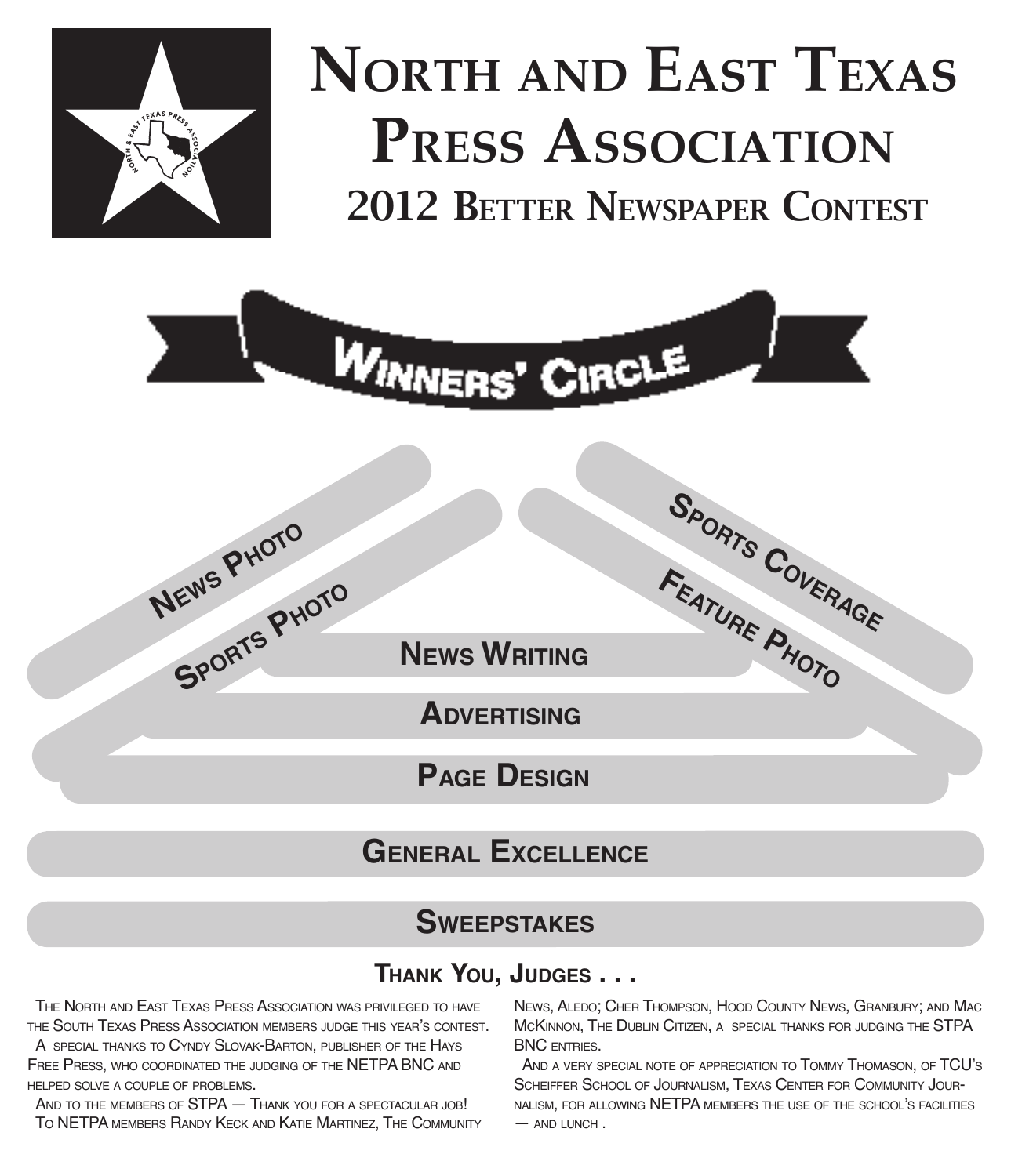### **SWEEPSTAKES**

### **Division 1**

- Large Dailies 1. The Lufkin Daily News - 1,075 Pts.
- 2. Texarkana Gazette 875 Pts.
- 3. The Paris News 850 Pts.
- 4. The Daily Sentinel (Nacogdoches) 475 Pts.

### **Division 2**

- Small Dailies
- 1. Henderson Daily News 750 Pts.
- 2. Athens Daily Review 675 Pts.
- 3. Waxahachie Daily Light 675 Pts.
- 4. Stephenville Empire-Tribune 500 Pts.

### **Division 3**

- Semi-Weeklies 1. Wise County Messenger (Decatur) - 875. 2. Hood County News (Granbury) - 800 Pts. 3. Kilgore News Herald - 650 Pts. 4. The Graham Leader - 375 Pts
	-

### **Division 4**

Large Weeklies 1. The Winnsboro News - 750 Pts. 2. Mineola Monitor - 700 Pts. 3. The Wylie News - 675 Pts. 4. Pittsburg Gazette - 350 Pts.

### JOURNALIST OF THE YEAR

### **Daily Division**

- **1. Matthew Prosser, Henderson Daily News**
- **2. Jessica Cooley, Lufkin Daily News**
- **3. Amanda Kimble, Stephenville Empire-**
- **Tribune**
- **4. Krista Goerte, Paris News**
- **Semi-Weekly Division 1. Kathy Cruz, Hood County News**
- **2. Brandon Evans, Wise County Messenger**
- 
- **4. Rob Durham, Breckenridge American**

### PHOTOGRAPHER OF THE YEAR

### **Daily Division**

**1. Andrew Brosig, The Daily Sentinel (Nacogdoches)** 

- **2, Adam Sacasa, Texarkana Gazette**
- **3. Sam Craft, The Paris News**
- **4. (tie) Joel Andrews, The Lufkin News**
- **4. (tie) Luis Noble, Sulphur Springs News-**

- **2. Mary Vinson, Hood County News**
- **3. Aaron May, Kilgore News Herald**
- **4. Rob Durham, Breckenridge American**

### **Weekly Division**

- **1. Gary Edwards, Mineola Monitor**
- **2. Ross Hunter, The Winnsboro News**
- **3. Mac McKinnon, The Dublin Citizen**
- **4. John Reeves, Mount Vernon Optic-Her-**
- **ald**
- SPECIAL SECTION OR SPECIAL EDITION

### **Division A Daily Newspapers**

### **1. Athens Review**

Great piece, nice content, great use of photos, good advertising.

### **2. Texarkana Gazette**

Great way to capitalize on rock-n-roll in your market.

### **3. The Daily Sentinel (Nacogdoches)**

#### I really liked this piece, good job! **4. The Lufkin News**

Lots of work went into this edition. Nice work all the way around

### **Division B Semi-Weekly Newspapers 1. Kilgore News Herald** I was very impressed with this publication. **2. The Light and Champion** Great copy, ads and artwork. **3. Wise County Messenger** Great publication, I liked the overall layout. **4. The Graham Leader** Nice publication. I loved the front cover.

**Division C Weeklies 1. Mount Vernon Optic-Herald**

- **2. The Olney Enterprise**
- **3. Glen Rose Reporter**
- **4. Mineola Monitor**

#### **Division D Weeklies**

- **1. Murphy Monitor**
- **2. Deport Times Blossom Times**
- **3. The Lake Cities Sun**
- **4. Bogata News Talco Times**

### **Daily Division 1. The Paris News 2. Texarkana Gazette**

**3. The Lufkin News**

**Semi-Weekly Division**

**COMMUNITY SERVICE** 

**2. Hood County News**

**1. Burleson Star**

**3. Wise County Messenger**

**Weekly Division**

- **1. Mart Messenger**
- **2. Mount Vernon Optic-Herald**
- **3. Joshua Star**
- **4. The Winnsboro News**

**Weekly Division**

- **1. Bryan Giguere, The Winnsboro News**
- **2. Gary Edwards, Mineola Monitor**
- **3. Tim Glaze, The Lake Cities Sun**
- **4. Brian Porter, Joshua Star**
- **3. Cherry Rushin, The Graham Leader**

# **Telegram**

**Semi-Weekly Division**

- **1. Joe Duty, Wise County Messenger**
- 
- 

### **Division 5**

- Medium Weeklies
- 1. The Farmersville Times 825 Pts.
- 2. Tri County Leader 675 Pts.
- 3. Crowley Star 500 Pts.
- 4. The Mart Messenger 400 Pts.

### **Division 6**

- Small Weeklies
- 1. Joshua Star 625 Pts.
- 2. Alvarado Star 600 Pts.
- 3. The Princeton Herald 550 Pts.
- 4. Keene Star 400 Pts.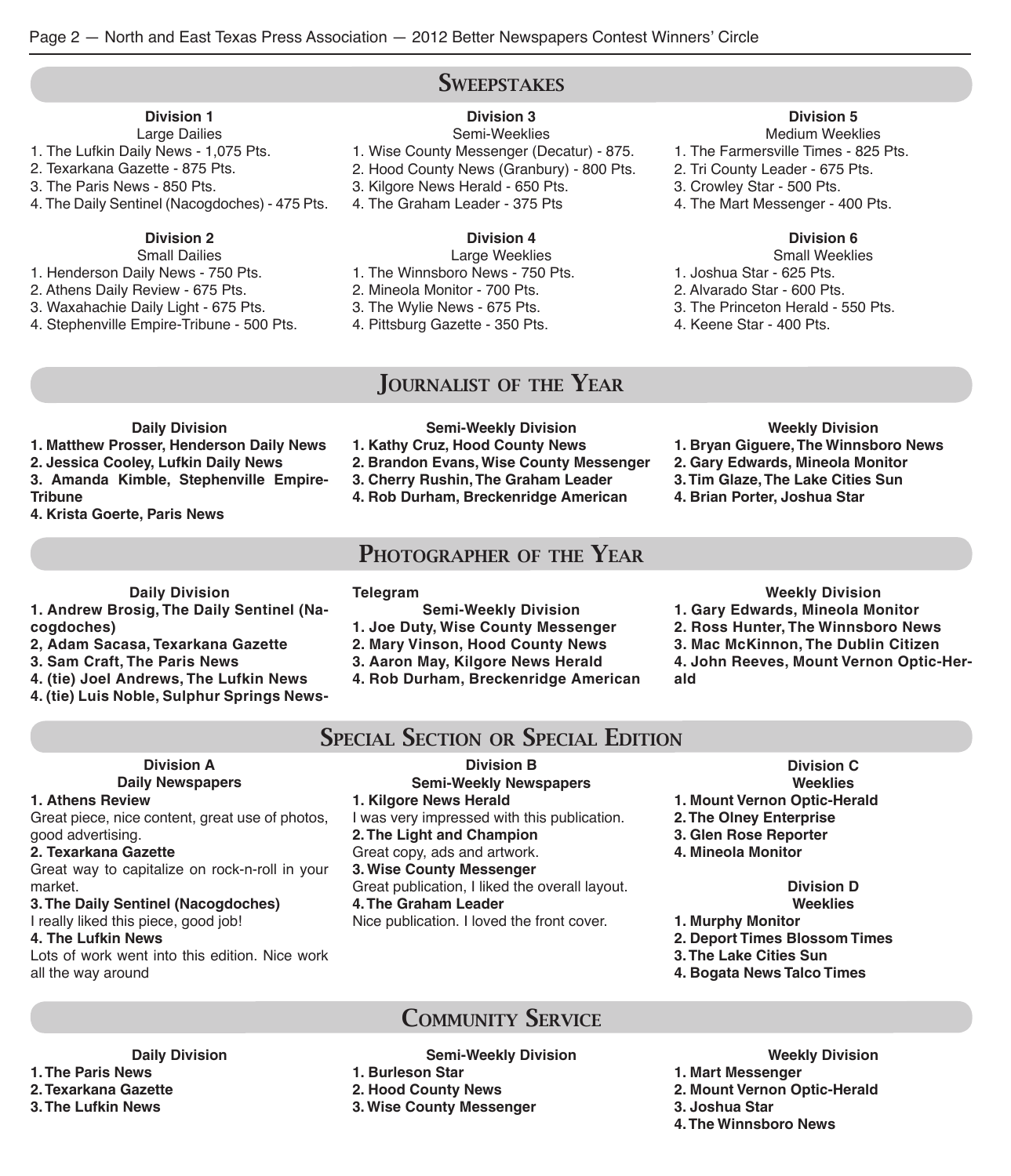# GENERAL EXCELLENCE

#### **Division 1** Large Dailies

### **1. The Daily Sentinel (Nacogdoches)**

First issue: Nice centerpiece, love headline typeface. Saturday in pictures is way cool. Color weather(?) is great. So impressed with the design. Kudos." Second issue: "I love this paper! You should be so proud. It has everything … and then some. The clear winner."

#### **2. The Lufkin Daily News**

First issue: "Love the top-of-page treatment. Beautiful! Nice, clean A1 as well. Perry graphic is squished. Like color weather graphic. On the record is a nice feature." Second issue: THis paper is gorgeous. Like separate East Texas section. Thorough sports coverage. Feels like maybe a bit too much AP copy. Close call between 1st and 2nd place in this category."

#### **3. The Paris News**

First issue: "Big 'got a great idea' box looks odd. Really nice front page. Nice biz coverage, sports, too. Like the stand-alone section. White space on Life front works really well." Second issue: "I love the idea but pink front is a bit much, maybe if stories weren't pink (don't hate me). The assortment of stories, though, is awesome(QR?) code is very cool. Sports front is primo."

#### **4. Texarkana Gazette**

First issue: "Nice, clean A1. Bust staff! Lots of nice contributions. Great sports front. Nice story on accent cover about Samboree." Second issue: "Nice trauma package. Sports page is kinda gray, inside pages, too. Another great accent section."

#### **Division 2**

Small Dailies

#### **1. Henderson Daily News**

First issue: "Great front page! Clean, good story mix. Sports is solid, too. Paper could use a better flow." Second issue: "Like 9/11 package. Some really gray pages inside. Like family section." **2. Athens Daily Review**

First issue: "Front page seems a bit much, maybe put one or two unrelated stories out there. Nice, clean page design. Sports section is very neat." Second issue: "Nice tornado package on A1, like photo page, too. Classifieds in middle of paper seems odd." **3. Stephenville Empire-Tribune**

 First issue: Design could use a bit of an update. Love all the pix of community events. Sports section is excellent. Lifestyle needs work." Second issue: Another issue full of pix, love the names and faces approach. Solid sports again. 9/11 section is a nice touch." **4. Waxahachie Daily Light**

First issue: "Front page is ugly, too busy. I understand what you're going for, but tone it down a smidge. Op/Ed page is kind of weak. Paper needs better ordering of sections. Nice cancer section." Second issue: Tons of special sections. Wow! Push Op/ed page back several pages. Con't really get the theme, focus of In Motion section."

**Division 3**

#### **Division 1** Large Dailies

**1. The Paris News** Congratulations — nice layout for so many pictures. Message is good to create awareness of no time lost. Campbell's — Love the layout! Makes you want to read about each product. Very informative. Kimberly-Clark — Good use of photos and overall cute ad. Small copy is a little hard to read in reverse because of busy background.

#### **2. The Daily Sentinel (Nacogdoches)**

Autoplex — Cute ad to include "owner"? Call for action, only ad says "only a few more days left." It ran on Dec. 31? Autoplex — Nice layout and colors. Only thing I didn't like was cutout around "Rex." Mike Perry — Nice layout with one auto to focus on. Color was a little boring to get your attention and know what the background was. Overall nice layout to draw attention to vehicle.

#### **3. The Lufkin News**

Hilliard — For as much information as was in ad, nice layout and easy to follow on products pricing. Bright colors caught my eye. Galaxy -No call to action to make me stop in.  $A-1$  – Nice photos to give you an idea of what they do. Very descriptive in their services. Tag line catches your attention!

#### **4. Texarkana Gazette**

Ellis — Nice, bright colors to get your attention. Good call to action. Easy to follow each item. Robbins — Border a little busy, but overall good layout with 25 autos featured. H&N — Good use of photos, pics. A bit hard on the eyes but features a lot of items.

#### **Division 2**

Small Dailies

#### **1. Athens Daily Review**

1st State Bank — great ad! I liked the way the photo illustrated the message. Easy to read. Huddle House — this was also a very appealing ad. Great use of photos. Toys for Tots — another nice ad that

### clearly relays a message. **2. Waxahachie Daily Light**

Allen Samuels — overall a nice ad. The yellow type. Galaxy — nice

#### Semi-Weeklies

### **1. Hood County News (Granbury)**

 1. Great variety of interesting front page stories. Great attention in making inside pages attractive/readable, too. Those updated stands in sports (even youth baseball) are nice touches and not done enough in papers your size. 2. Cutline way too long and awkward onder "Beyond a Reasonable Doubt." Great stories and inside design on that package but front design missed the mark. **2. Kilgore News Herald**

1. Love the section front designs throughout. You pay a lot of attention to them and it shows. I wish inside pages got a little more design attention, however. 2. Again great design, even on the inside pages this time, Great headlines. One thing I've noticed is a lack of box scores with both the football and volleyball game stories.

#### **3. Wise County Messenger (Decatur)**

1. Outstanding job on the 9/11 look-back package. The bylines on the Wise County re story are almost as big as the headline. Love that you run obituary photos in color. 2. Moving front page photo of construction accident. Wonderful graphic on sports front detailing Bridgeport/Decatur rivalry. Great volleyball photography and stats package.

#### **4. Burleson Star**

1. Good front page but not as eye-catching as some in this category. Love the editorial page and inside photo-filled pages. Good sports coverage but dominant volleyball photo was poor compared to many inside photos. 2. Nice headline on front. Love the "Dear Santa" section, especially the front used and the fact that you used some scans of actual letters and kids' drawings.

#### **Division 4** Large Weeklies

#### **1. The Winnsboro News**

1. Progress edition shows great effort, but even ignoring the special sections this issue is great. Who can argue with 79 snakes? This is a reader's newspaper — lots of reading material. 2. Lots of letters to the editor. Always a good indication of how important a newspaper is to its readers. Use of heavy-weight paper certainly adds to image.

#### **2. The Dublin Citizen**

1. Great story on DP. Like the "Legends" feature as a front-page anchor. Might improve the lead on Mack Brown. Give more space above heads, way too crowded. 2. Very thorough to giving space to many groups and activities.

#### **3. Mineola Monitor**

1. Oct. 26 is the stronger issue. Good photo at top of page. Long story on Jack Ruby is compelling. Good sports coverage. Nice feature on former coach. On street music layout, pick one photo to be dominant, reduce size of others. 2. Having a mug shot separated from story is confusing. Try harder on page design. You narrowed the left-hand "rail" in October compared to March and made type smaller. That was an improvement.

**4. The Wylie News**

### **ADVERTISING**

use of photo. Keller Williams — I liked the overall layout concept, I was not impressed with the readability of this ad. Why use the business cards if they are going to detract rather than enhance?

**Division 3** Semi-Weeklies

#### **1. Wise County Messenger (Decatur)**

1. Liked the ad with entire background on what they are selling. 2. Good use of white space and creative photo. Clean and crisp ad. 3. Very creative and simple for featuring the sponsors of the ad. Appealing to the ad instead of busy with logos.

#### **2. Hood County News**

1. Copy a little hard to read but overall nice use of quarter-page space to get your attention with 3 vehicles. 2. Good use of photo and double burn with message in photo. 3. Photo jumps out and grabs you. Nice simple ad with good layout design.

#### **3. The Light and Champion**

1. Nice graphic use but didn't like so much red in the reverse boxes. 2. Nice use of photos, Design of entire ad was appealing and east to read. 3. Like the use of the large photo and white space. Good informative piece and easy to read and follow.

#### **4. The Graham Leader**

Picture works well to grab you. Like the choice of font to create even more the mood for a nail business. 2. Cute ad with cows, copy just runs together and a little boring. Maybe better with more white space? 3. Nice simple ad, eye appealing. Would have taken out the "small" address print since it was typeset again, larger.

#### **Division 4** Large Weeklies

1. Nice layout with great use on photo for background. 2. I like the lion picture with bunny ears. 3. Nice use of space and like combination of fonts.

#### **2. The Pittsburg Gazette**

**1. The Wylie News**

1. Nice ad overall, good display of artwork, logos. 2. Simple ad with a little taste of what's going on downtown. 3. Graphic catches readers

1. 9/11 coverage great — thanks to terrific local angle. Sports front very nice, loved volleyball. 2. Soldier's funeral layout well done. Wonderful sports pages and pics.

#### **Division 5** Medium Weeklies

#### **1. The Farmersville Times**

First issue: "Lotsa good stuff on A1, area briefs are great. Nice coverage of region. Onion Fest page seems a bit much. Nice voter guide." Second issue: "Another nice mix of stories on A1. Around Farmersville is a cute idea. Like the Op/Ed page, the letter to the editor is way long."

#### **2. Crowley Star**

First issue: "Nice news mix on A1. Editorial suggesting merchants in a struggling shopping center advertise in the paper seems improper. Great content inside. Police blotter, sports, menus." Second issue: "Another nice mix of news on A1. Nice pic of the car crash, nice pix paper-wide. Great job of covering your community." **3. Tri County Leader**

First issue: "Front page is a bit busy but pix are nice and crisp. Love Page 2, lotsa goodies. Like all the photos a bunch of names, faces." Second isue: "Love the masthead and the addition of art. Eye-popping display. Friends and neighbors is a nice regular feature. Page 3 is (dull?) gray. Another nice Page 2."

#### **4. The Olney Enterprise**

First issue: "Front page is a bit gray, nice assortment of stories though. Organization of paper is a bit hard to follow. Nice assortment of stories on Leland Snow." Second issue: Dominant A1 pic a bit blurry. Great sports front. Love the story mix."

#### **Division 6**

#### Small Weeklies

#### **1. Joshua Star**

First issue: "Great A1 layout, nice story mix though hierarchy is questionable. Like second front, don't like financial section." Second issue: Another solid A1. Good art, like photo pages. Comprehensive sports section.

#### **2. The Princeton Herald**

First issue: "Great A1 art. Centerpiece feature is a winner. Kille's story, too. Sports cover is strong." Second issue: Inside of paper is a bit gray. Like the kids page. Another nice sports section. 9/11 section is a nice touch."

#### **3. Alvarado Star**

First issue: Gorgeous front page. Like cops/fire blotter. Nice local Op/Ed page. Headlines need work." Second issue: Another nice front, lots of pizzazz. Excessive pics on 6 and 7. Sports section arranged in odd fashion."

#### **4. Keene Star**

First issue: "Nicely organized A1. Like stars before subheads. Health page = no. Like the activity page for kids. Nice color photo pages." Second issue: Another solid A1. Op/Ed page is weak. Senior living another no, too advertorial-ish. Like color pic pages."

#### attention.

**3. The Winnsboro News**

1. Attractive ad with crisp pictures to visualize property. 2. Nice layout format with copy and picture. 3. Would have liked to see a few photos instead of just copy and logo.

#### **4. Mount Vernon Optic-Herald**

1. Colorful ad and informative. 2. Decent layout to break up copy. 3. Unique design to fit business.

#### **Division 5**

#### Medium Weeklies

**1. The Farmersville Times** 1. Very eye catching and appealing, easy to read. 2. Nice color and use of space. 3. Pulls the reader into the ad.

#### **2. The Olney Enterprise**

All three ads were simple but very eye catching. Type was clear and very readable.

#### **3. Tri County Leader**

1. Nice use of photos, easy to read. 2. Very eye catching. 3. Would have liked to see more prominent use of the photos.

cise. Sleek, again great use of photo, type very readable; nice, but

"Grabs the reader and pulls him into the ad, good use of photos to

Type a little difficult read but otherwise a good ad; Liked the use of

#### **4. Crowley Star**

Very good ads but not as strong as others in this division. **Division 6**

#### Small Weeklies

"Nice ad, clean copy, good use of color; Simple ad, very clear."

#### **1. The Sachse News** "Very eye catching. Good use of photo. Wording very clear and con-

**2. The Big Sandy and Hawkins Journal**

simple

photos."

**3. Keene Star**

enhance copy. **4. The Lake Cities Sun**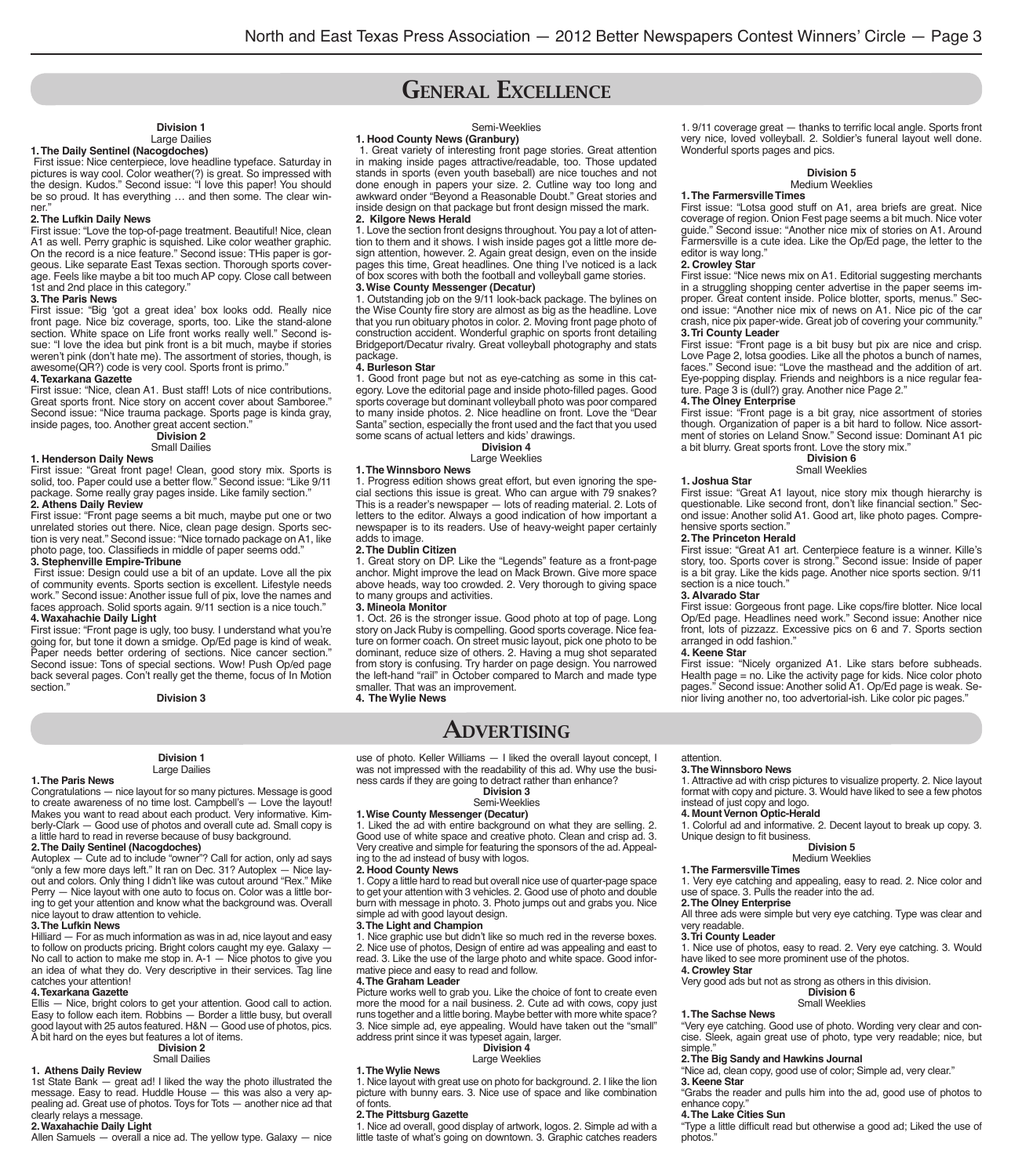### COLUMN WRITING

#### **Division 1** Large Dailies

**1. Denise Hoepfner, The Lufkin Daily News**

1. Thoroughly enjoyable and clearly written. I'd sit next to her at the dinner table anytime. 2. Dull topic turned fun and humorous. Inspired empathy made me smile at my newspaper.

**2. Ethel Channon, Texarkana Gazette** 1. Great turn of a phrase, totally compelling. 2. Good infor-

### mation. Straight forward and totally readable.

**3. J.D. Davidson, The Paris News**

1. Good story telling, made good points. 2. Great column, told well, straightforward, compelling.

**4. Edwin Quarles, The Lufkin Daily News**

1. Sweet without being melodramatic, straightforward. 2. Kind of wandering path he came full circle. Thoroughly readable.

#### **Division 2** Small Dailies

**1. Les Linebarger, Henderson Daily News** Very well written!

**2. Sara Vanden Berge, Stephenville Empire-Tribune** The trouble with Facebook. I found myself relating to this one!

**3. Neal White, Waxahachie Daily Light**

 I found both columns to have good subject matter. Thought they were a bit too long.

**4. Tony Floyd, Henderson Daily News**

Enjoyed both columns.

**Division 3** Semi-Weeklies **1. Mark Wilson, Hood County News** Great columns! **2. David Rupkalvis, The Graham Leader** Very touching. **3. Kristen Tribe, Wise County Messenger**  Loved the Century Link letter! **4. Cherry Rushin, The Graham Leader**

> **Division 4** Large Weeklies

#### **1. Gary Edwards, Mineola Monitor** Very moving.

#### **2. Donnita Nesbit Fisher/The Wylie News**

1. Very good column, you captured the reader and brought him into your life 2. Made me laugh out loud.

**3. Bryan Giguera/ The Winnsboro News**

No comments.

**4. Susan Taft/The Pittsburg Gazette**

No comments.

#### **Division 5**

Medium Weeklies **1. Suzanne Loudamy/Tri County Leader**

1. Nicely written, good flow, carried me through to the end.

### **EDITORIALS**

#### suggestions for improvement. **3. Waxahachie Daily Light**

Heavy hearts — warm tribute to a fallen soldier from a local family. I appreciated the call-out to his family it showed the newspaper in an important role as the voice of community support and solace. Blessings — Timely and caring. The writing could use a bit of polish but the underlying message was no doubt important to a hurting community.

#### **4. Athens Daily Review**

Vote 'for' bond — Worthwhile effort to rally community support. The history was interesting if a bit long. I hope your readers responded. Good Friday — again a local editorial on topic important to the community — schools. Good crisp style here, though didn't follow all your logic. Very close call between third and fourth place. Keep it up. **Division 3**

#### Semi-Weeklies

#### **1. The Graham Leader**

1. Topical, balanced. Lays out the case well and presents a strong, cogent point of view. Unit road system is a worthwhile local issue and The Leader is leading on it. Readers can disagree about whether it's needed or about whether commissioners should take a pay cut or focus on other planning but the editorial has provoked thought. 2. Again, a strong editorial on local community government. The lead is brisk and carries us straight to the issue at hand. The editorial lays out the facts clearly, with balance, and then takes a position. It's good work from a strong writer and thoughtful mind.

**2. Kilgore News Herald**

1. Editorial on the privacy policy for public school students was a gem. It gave us readers a crisp, direct insight into the paper's policy and the thinking of the editor(s) on a tough topical issue. We all ought to be doing more of it. You summarized the case and made clear the paper's position. Brevity is appreciated but a little more "why" on your policy would have helped. 2. Nice little whimsical piece on having survived 2012. It's not especially meaty or local but it offers a bit of philosophy and a chance to show off dexterity with the language.

### **3. Breckenridge American**

1. We take life … Stark lead draws the reader in. Strong writing for the most part, loses a little momentum as it goes on but delivers a sense of urgency. The conclusion has great intensity and emotion but falls just short on concrete ideas as a closing that is as compelling as the intro. 2. Good challenge to the community to see their

2. Good avoidance of sentimentality. The story is compelling and respectful, unintrusive. Well done.

#### **2. Deport Times Blossom Times**

1. Bravo. Good storytelling of a devastating subject. Good visuals, impressive. 2. Funny. I was right there with you on those dark roads. Straightforward writing style.

**3. Wyndi Veigel/The Farmersville Times** 1. Compelling and well written. Gained momentum as it pro-

gressed. 2. Nice analogy, great word choice. Made me smile at my newspaper. Cool love story on all kinds of levels.

#### **4. Bogata News Talco Times**

 1. Nice pace and word choice, humorous tone. 2. Nice visuals, description, carried me right along. Could almost hear the coyotes, nicely written.

#### **Division 6** Small Weeklies

**1. Candy McMichen, Alvarado Star**

"Nice flow, good info presented in a straightforward manner; Great humor, had me laughing all the way trough, great imaging.

#### **2. Paul Gnadt, Keene Star**

"Lots of information, straightforward; Sensitive subject matter dealt with, a dose of reality."

**3. Wanda Godso, Whitewright Sun** 

 Simple premise, straightforward story telling; Nice illustration in lead, lots of details.

**4. Patty Montagno, The Sachse News** 

Straightforward; Lots of detail.

children as they are. Walks a fine line between preachiness, old school cliche, and personal insight. For the most part, it works.

#### **4. Burleson Star**

"Good reminder of Dec. 7. A little weak on local tie-in. Piece is good "journeyman" writing — clear, well crafted, but also without new insight or angle. 2. Precinct 2 indictment is strong local subject manager. The facts are presented with fairness and balance, if not so much depth. Conclusions are limited because of the stage of the case pending a grand jury action.

#### **Division 4**

#### Large Weeklies

**1. Mount Vernon Optic-Herald**

1. Strong statement defending the newspapers right and obligation - to explore city news and controversial topics. 2. Forceful, urgent and convincing. Good job of separating opinion from the news side.

#### **2. The Winnsboro News**

1. Fitting tribute. Would have liked to see a little more about Sgt. Mays. 2. Interesting reading, though not so local.

#### **3. Mineola Monitor**

1. Enjoyed the piece and the point. Clean writing style. 2. Not heavy stuff but calls attention to local, deserving team

#### **4. The Bee (Dangerfield)**

"1. Your lead wasn't exactly an invitation to read on. Your informal style suits you. 2. Nice job of bringing a regional issue home. If you have time, a few quotes or thoughts from local sources would be interesting."

#### **Division 5** Medium Weeklies

#### **1. Crowley Star**

"1. Council caved: Good issue to weigh in on and the paper seems to be acting here as a needed community voice. 2. Veterans Committee: Positive piece with clear message and recommendations.

#### **2. Mart Messenger**

1. Road repair: Clean writing style. A little more of a personal column — both of these — than editorials. Playing it safe in topic and content but nice thoughts nonetheless..

> **Division 6** Small Weeklies

#### **1. Joshua Star**

 "Informative and straightforward, direct, logical, convincing."

#### Large Dailies

**1. The Lufkin Daily News** 1. Call to action at end wasn't as might be, but overall very strong editorial with good local tie-in and information. Well done. 2. Starts strong and builds a clear, convincing argument. Does a nice job of bringing issue home to local readers and the local bottom line.

**Division 1**

#### **2. The Paris News**

1. Applause goes for helping bring an important local meeting to broader community awareness. A few more quotes, detail or specifics about local conditions would have been welcome. 2. Congratulations for taking on a dicey local issue head on. You lay out the case well and analyze excuses and budget implications. Good call to action.

#### **3. Texarkana Gazette**

1. Life and death issue deserves attention and you gave it. The editorial has a strong voice and point of view. Some leaps to judgement and trails of logic seemed murky or premature to me givens state of investigation. 2. Gripping lead, very strong point of view, shines light on important challenges at local college. I wondered if the tone made it easier or harder for new president you support but admired your willingness to tackle local issue. **4. The Daily Sentinel (Nacogdoches)**

1. Nice lead, interesting take; thorough light on local angle with news peg, good job of working in local information. (Note: Clinton's "adoptive" status was a bit different.) 2. Meaty local issue, jumped straight into it, strong point of view, all good. The summary of events was just a tad muddy for me (and, I suspect, some of your readers). Unfortunate coincidence that both editorials ended with same phrases. Good effort overall.

#### **Division 2** Small Dailies

#### **1. Henderson Daily News**

Rules of the Road. Good mix of opinion, facts and history to marshal your arguments. Timely, local and relevant. Why now for SWEPCO — Whew, alphabet soup and still you dissected a complex public issue with clarity. This took a little extra work and thought, it shows.

#### **2. Sulphur Springs News-Telegram**

Endorsements are tough in small towns. You handled this one particularly well, you did not shy from your opinion and you laid it out with gentle force and reasoned tone. 2. In one or two places the writing seems rushed but it's quite readable with a generous tone and smart, specific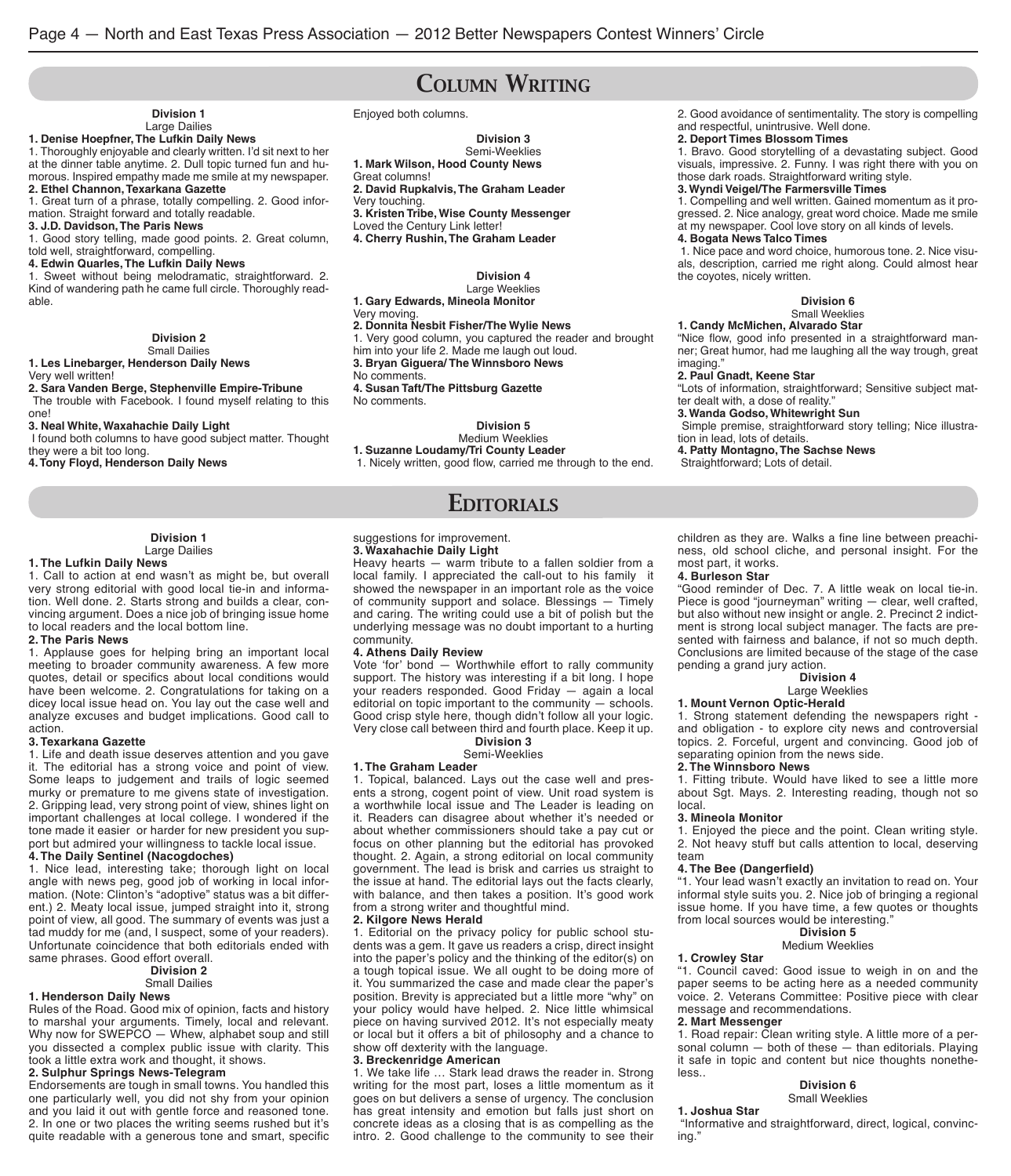# **FEATURE STORY**

#### **Division 1** Large Dailies

### **1. The Paris News/Krista Goerte, Connie Beard**

1. Good use of alternative story format. No local angle though. Intro text was a bit too obvious and general. 2. Colorful lead drew me in. Smart to pull out the boring details for a side bar. Nice writing.

#### **2. The Lufkin Daily News/Denise Hoepfner**

1. Touching story. Well organized and broken into sections that readers will appreciate. Little cliffhangers build momentum and keep me engaged. 2. Well written but weak subject matter.

#### **3. The Daily Sentinel/Robbie Goodrich**

1. Writing flows nicely, bizarre decision to downplay his forced resignation and to not seek a second point of view to confirm or counter the minister's account of the controversy. 2. Relies a bit too heavily on authorial voice, cliches, truisms. Get out of the way and tell a story.

#### **4. Texarkana Gazette/Aaron Brand, Eric Nicholson**

1. Enjoyable read about an interesting topic. Lead seems irrelevant, could have started with the benign beehive boxes, gotten into the story sooner. 2. Nice story on these "boys." Lead good as it sets the stage well.

### **Division 2**

#### Small Dailies **1. Stephenville Empire-Tribune/Micah D. Moore, Amanda Kimble**

1. I liked the lead on the cowboy (girl) story. Good story, I liked the ending. 2. Excellent article, well written, interesting.

#### **2. Waxahachie Daily Light/Rebecca Hertz, Alex Riley**

1. Booyah! Dealt with a tough subject well. 2. Very long story but good lead. Could have probably cut last third.

#### **3. Sulphur Springs News-Telegram/Terry Matthews**

1. Read was on the hokie side but otherwise interesting article. Great old photos. 2. Nice story about

> **Division 1** Large Dailies

1. Basic and straightforward with a hint of pun. 2. Eye-catching fun fonts. 3. This one made my day, great pun, playful font, nice subhead. Bravo!

 1. Lots of words but it works with the simplicity of the photograph. 2. Nice pun, to the point. 3. Oh my god — the pun ishment! I love it. Twice. And with

1. Nice pun. 2. Good play on words. 3. I like the

**Division 2** Small Dailies

1. Eye catching, great pun. 2. Again, like a megaphone. I couldn't help but read on. 3. Nothing like a bit of humor. Made me smile at my newspaper.

1. Macabre pun, I like it. Had to read lead to make sense of it though. 2. Good illiteration. 3. Headline tells the story, made me want to know more.

**1. The Lufkin Daily News**

**2. Texarkana Gazette**

humor. Good job. **3. The Paris News**

double entendre.

**1. Athens Daily Record**

**2. Stephenville Empire-Tribune**

#### neighbor, went on a bit long.

#### **4. Henderson Daily News/Les Linebarger, Matthew Prosser**

"1. Basketball article — had trouble getting interested based on lead. 2. Sad story, captured well in article. Ran on long but generally interesting. Felt like authentic sports without all the hoopla we see here.

#### **Division 3** Semi-Weeklies

#### **1. Wise County Messenger (Decatur)Erika Pedroza, Brandon Evans**

1. Good details about day-to-day life with this rare disease. Good job. 2. Teen mother, layout, writing, research all great.

#### **2. Hood County News/Kathy Cruz, Rick Mauch**

1. Nicely done. I want to stay there now. Wish you would have had a picture of the current owner. 2. Nice story, great layout. Lots of interviews, I like it!

**3. Kilgore News Herald/James Draper, Aaron May** I felt like I could hear the organ. Nice works, made me want to go see it. 2. A piece of Kilgore's history. Nice angle — someone who worked there.

#### **4. The Graham Leader/David Rupkalvis, Cherry Rushin**

1. Nice story mixed with lots of pertinent facts and quotes. I read to the end and enjoyed every word. 2. Good story on homeless family. I would actually have made the crisis center story a sidebar or found a way to separate the homeless angle from the crisis center problems.

#### **Division 4** Large Weeklies

### **1. Glen Rose Reporter/Kathryn Jones**

1. Excellent feature, very well organized, well told. 2. A fun feature on a well-liked dog. Kids' reactions were great.

**2. The Pittsburg Gazette/Susan Taft**

1. Great topic for 4th of July. Nice layout touches, too. 2. Good lead, nice story.

**3. The Wylie News/Judy Truesdale**

1. Bee keeping is an interesting angle. Why does

### HEADLINE WRITING

#### **3. Waxahachie Daily Light**

1. Good illiteration. 2. Good imagery. 3. Eye catching.

#### Semi-Weeklies

#### **1. Wise County Messenger (Decatur)**

1. You wiped me out with the pun.

#### **2. Kilgore News Herald**

It would have been easy to take this headline to an extreme, but you caught the irony and balanced it. **3. Hood County News**

### **Division 4**

### Large Weeklies

**1. The Pittsburgh Gazette**

- 1. Good illustration. 2. Great pun. 3. Good twist.
- I loved all three of these. Made me smile at your

#### newspaper. Great job! **2. Glen Rose Reporter**

1. Clever pun. 2. Loved the rhyme. 3. Nice twist on old joke.

#### **3. Mineola Monitor**

1. Terse and catching. 2. Great use of color symbolism. 3. Good pun.

#### **4. The Dublin Citizen**

it wait until the eighth graph to be mentioned? 2. I like the beat of "And … And … And …" Rather long wonder if it could have been packaged differently sidebars or something to odder multiple entry points.

#### **4. Mineola Monitor/Gary Edwards, Doris Newman**

1. Kind of long and it's not until the seventh graph that we get to the point. But who can argue with an "unsolved mystery" story from the JFK assassination? 2. A hopeful feature on a difficult topic. Good approach.

#### **Division 5**

#### Medium Weeklies

**1. Crowley Star/Dave Sorter**

1. Made me feel tense just thinking about the hay ride. 2. Heartwarming story.

#### **2. Tri County Leader/Suzanne Loudamy**

1. I'd like to see a stronger, more compelling lead on the culinary story. 2. Greenhouse story  $-$  the part about sales paying for the program might be more powerful.

#### **3. Mart Messenger/ Brad Reynolds, Bill Reynolds**

1. Cosby — Well written, like the diversity of quotes. 2. Good, but want a more compelling lead, otherwise, well written.

#### **4. Deport Times Blossom Times/Thomas Nichols, Nanalee Nichols**

1. Intro, lead did not draw me in. Story well written.

2. Guitar kid story interesting. Really long.

### **Division 6**

#### Small Weeklies **1. The Princeton Herald/Jimmy Alford**

Terrific layout/story.

- **2. The Sachse News/Patty Montago**
- Good layout/photos.
- **3. The Lake Cities Sun/Tim Glaze**
- Cute story. Are those "glaze(d)" donuts?

**4. Joshua Star/Brian Porter**

Good characterization of an "outsider." Good topic.

1. Nice. 2. Such an incredible pun. 3. Good imagery.

#### **Division 5**

#### Medium Weeklies

**1. The Farmersville Times**

 Far and away the most clever headlines in this category.

#### **2. Mart Messenger**

1. Liked the rifle support headline. 2. Blue light special — clever!.

#### **3. Muenster Enterprise**

**4. Tri County Leader**

### **Division 6**

Small Weeklies **1. Princeton Herald**

1. Loved the Onion Fest layers reference. 2. Liked the library check-out headline. 3. No comment. **2. Whitewright Sun**

All three headlines were very clever with high impact!

**3. The Sachse News** No comments. **4. Joshua Star** No comments.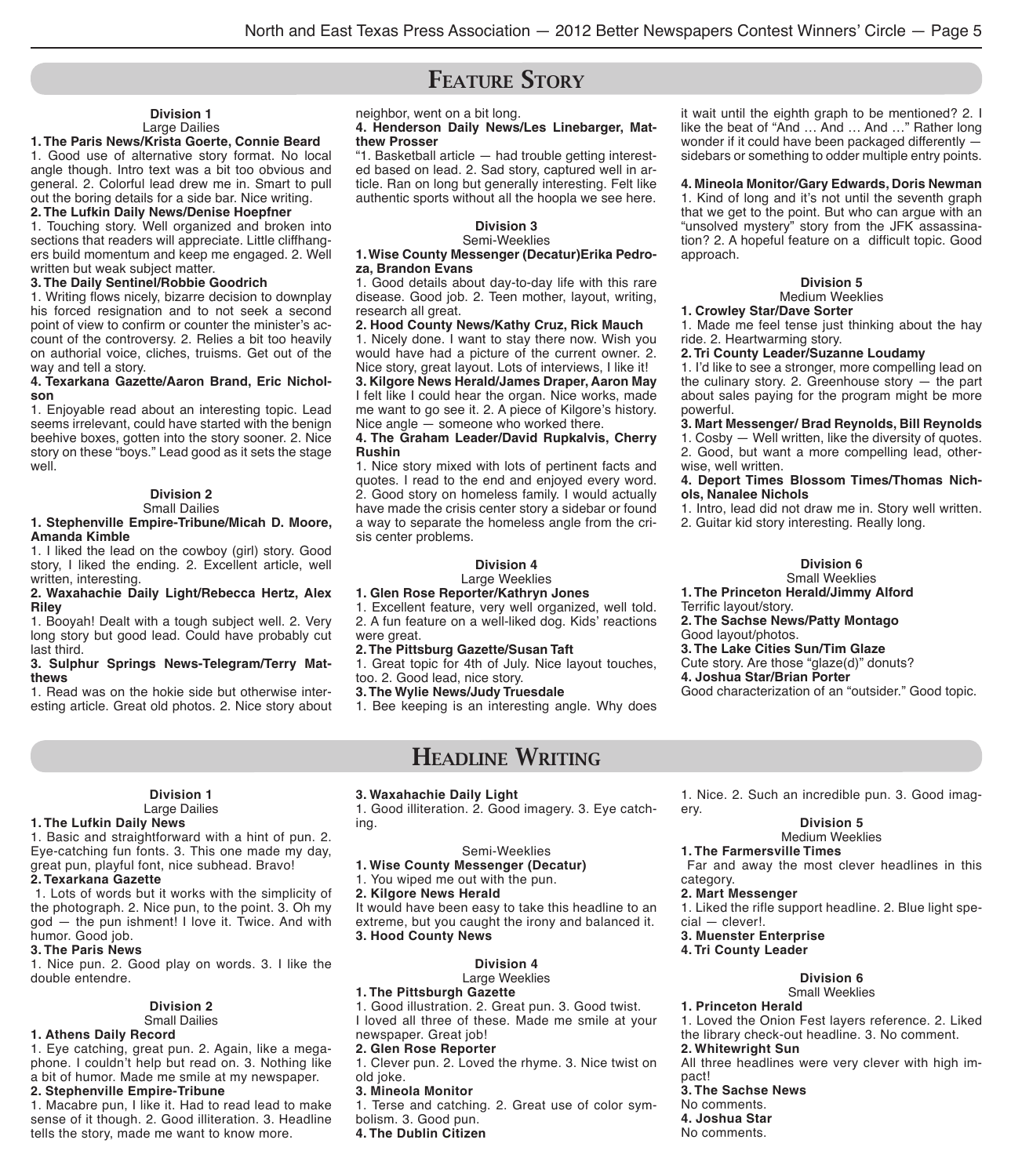# PAGE DESIGN

#### **Division 1** Large Dailies

#### **1. The Paris News**

Very nice sports page, creative photos. Top 10 toys is also creative. Excellent job breaking up text on the editorial page with comic. Front page — nice mast head.

**2. The Daily Sentinel (Nacogdoches)** Very creative pages! Color is also very nice. Great text wrap on

the sports page. Graphics make the front page interesting to a wide variety of readers. **3. The Lufkin Daily News**

Get the advertisement off your front page! Everything else flows nicely

#### **4. Texarkana Gazette**

Overall, not bad, but I would like to see a little more creativity in layout.

#### **Division 2** Small Dailies

#### **1. Athens Daily Review**

Nice dominant art, Really draws your eye in. Check color photos seem a little yellow. Would have liked dominant photo on sports to action but understand why you chose this story, Great use of headlines.

#### **2. Waxahachie Daily Light**

Dominant art on sports and lifestyle. Try doing that on Page 1, too. Page 1 is too busy. Nice use of type and photos on Lifestyle.

#### **3. Henderson Daily News**

Nice crisp opinion page but center column is too long. Need to break up with inset quote or something. Good headlines, family page needs a dominant photo. Page 1 a little busy.

#### **Division 3** Semi-Weeklies

**1. Kilgore News Herald**

Very creative! Sports has very similar font throughout, consider changing it up a bit.

**2. Hood County News (Granbury)**

Very nice creativity on front and lifestyle. Color on sports page could be better. Layout on all is very appealing.

#### **3. Wise County Messenger**

Interesting front page, Might try to move the "2011 Look back" to the full-page width. Interesting sports page, seems more of a special section to me but very creative. Nice photos on Lifestyle page. Overall, very nice color and layout. **4. Breckenridge American**

Great front page photos! Very nice color. Excellent text wrap on the life page. Sports and opinion pages could be more creative.

#### **Division 4** Large Weeklies

#### **1. Mineola Monitor**

Excellent photos, nice layout. Like the color bars to tie sections (out and about, obituaries). It shows some kind of style thoughts. Opinion page could use cartoon or graphic. **2. The Wylie News**

Nice sports pages with big bold headline. Nice clean layout. Nice use of "Ageless love" headline.

#### **3. The Winnsboro News**

Nice bold, clear headlines. I like seeing dominant photo on Page 1. Nice line drive photo. Your family life news could use some help. Too many oval boxes. **4. Glen Rose Reporter**

# NEWS WRITING

so what we can see how the fire affected the community. 2. It is hard for me to criticise this story because the topic is so meaningful. However, as an outsider who does not know all the people quoted, it seemed like the story had too many quotes. Maybe it could have been edited to be shorter?

#### **Division 3** Semi-Weeklies

#### **1. Wise County Messenger/Brandon Evans**

1. Fire blazes … Well done package with several stories and plenty of photos. I would have stuck with a straight news lead instead of gambling on the volcano simile. 2. Well turned article about a mysterious country murder. Wonder if you answered all these questions on subsequent stories.

#### **2. Kilgore News Herald/James Draper**

1. Death's decor … Great lead, well conceived and executed story idea but the story would have benefitted considerably with some sort of presence from people who have decorated family graves. It relies too heavily on city sources. Also, questionable story for news category. 2. Investigation … I like how the sheriff is "very satisfied" with the way the (unsuccessful) investigation has been going. Solid unsolved murder anniversary piece.

#### **3. Hood County News/Mark Wilson, Kathy Cruz**

1 No show … This reads like an infomercial for a fed up county clerk. It certainly doesn't seem to warrant above-the-fold "war headline" treatment. Interviewing elected officials is easy, talk to normal people. 2. Baby Riley … It's frustrating to have to read to sixth paragraph to find out it's a child abuse case but great emotional, gripping comment from teen hero. Thorough package with article on accused dad's version. Overall, fantastic story.

#### **4. Breckenridge American/Rob Durham**

1. Aftermath … Although I have docked other papers for not submitting stories that use a traditional new lead, I think the one in this story works 2. One step … I realize this is a weekly paper, but I would probably lean in the future toward submitting traditional inverted pyramid, etc.

### **Division 4**

#### Large Weeklies **1. The Wylie News/Judy Truesdall, Donnita Nesbit Fisher**

1. Great job of showing all the different points of view about purple haze. 2. I really liked how you situated the significance of the life and death of Robert Welch in the context of the community he came from. Very well written.

Choose one dominant story on Page 1 and use fewer different headline types. This will clean up the look. Good use of color.

### **Division 5**

#### Medium Weeklies

**1. Tri County Leader** Excellent front page design. Sports and opinion pages are also

very good.

**2. The Olney Enterprise**

The sports and lifestyle pages are very good.

**3. The Farmersville Times**

Great sports page!

**4. Crowley Star**

**1. Princeton Herald**

#### **Division 6**

### Small Weeklies

Very nice Page 1 and Sports. Good dominant art and stories. Good use of white space to emphasize headlines. Nice touch with copy wrapping around graphic on Family page.

**2. The Sachse News**

Nice headlines. Good photos. Good job overall, clean look throughout.

#### **3. Alvarado Star**

**Nice action pho**tos. Editorial page nice and clean. Maybe make lead sports photo larger than rest. **4. Joshua Star**

Clean look. Would prefer"header" on opinion and family pages (like you have designated sports pages)..

1. Great job combining local information with information from national speed trap exchange. 2. Good job describing all aspects of the situation and the different responses to the fires.

1. Well written story, however, the list if bonds and charges could probably have been presented in a more interesting way. 2. I thought the lead was very good for this story.

1. There were lots of names in the story which at times made it hard to follow. Other than that, though, it was great. 2. A sad,

> **Division 5** Medium Weeklies

#### **Division 1** Large Dailies

#### **1. Texarkana Gazette/Lynn LaRowe**

1. Writing is simple and effective. Info drawn from affidavits could have been a little more concise. 2. Consider use of a nut graph to alert the reader this will be a deeper, broader story about the troubled history of Blitz gas containers

#### **2. The Lufkin Daily News/Jessica Cooley**

1. So sad. Story loses momentum when it switches gears and becomes about local authorities feebly trying to answer why. 2. WOW. Y'all went to the scene of the crime, saw the mattress and the bottle allegedly used in the rape. That's some good reporting. A touching story that could have been told more clearly. I had to read it twice to figure out what was happening.

#### **3. The Daily Sentinel (Nacogdoches)/Robbie Goodrich**

1. You should be commended for tackling big, complicated stories with regional and statewide interest. The point-counterpoint between Christian and Moor gets confusing. Lead is long and clunky and too timid, especially when compared to headline. 2. Comprehensive coverage of inside baseball. **4. The Paris News/Krista Goerte, Bill Hankins**

1. Comprehensive spot new coverage. Victim's quotes add human interest. 2. Nice lead, story a bit convoluted.

#### **Division 2**

### Small Dailies

**1. Athens Daily Review/Jeff Riggs, Jon Humphries**

1. Great job of making a story of someone deceased for 61 years seem relevant. You brought the story alive. 2. We have all read a story before about the damage caused by a tornado. However, you did a good job of keeping it relevant, to the point and interesting.

#### **2. Henderson Daily News/Matthew Prosser, Les Linebarger**

1. Good job investigating the story with good job presenting the facts. 2. You told the story well and included the facts without getting bogged down too much in the gruesomeness of the details.

**3. Stephenville Empire-Tribune/ Sara Vanden Berge**

1. Interesting story. Also I like the blurb describing what information will be in next week's paper. 2. The writer did a god job of making me care about the people in the story even though I've never met them and don't know who they are. **4. Waxahachie Daily Light/Andrew Braca, Staff writers**

1. Good job of covering the story from many different angles

I'd like to see the headline and leadbe a bit more distinct. Overall had good journalistic form. 2. Had less news feel and more homage to Mr. Gilbreath. Guy sounds like a saint. **2. Tri County Leader/Don Treul**

**2. Glen Rose Reporter/ Kathryn Jones**

**3. The Winnsboro News/Bryan Giguere**

**4. Mineola Monitor/Doris Newman**

but well written, story

**1. Crowley Star/Dave Sorter**

Detected bias in the firefighter petition article. 2. A few awkwardly worded sentences snuck into the story about water bills.

#### **3. The Farmersville Times/Wyndi Veigel**

1. Candlelight vigil story was interesting. 2. Try not to use passive voice so much.

#### **4. The Olney Enterprise/Mindi Kombro**

1. Felt like redundant info and quotes. Photos were helpful. 2. Took a long time to find out the discovery made by Bailey. Lead could be more compelling and relevant to council not knowing/understanding its own rules. Photos might have been helpful.

#### **Division 6**

#### Small Weeklies

**1. Wood County Democrat**

#### Clear, simple writing about a local tragedy. **2. The Princeton Herald**

Great story telling. Entries might have been more at home in feature category. Quality of writing makes up for non-newsiness.

#### **3. Keene Star**

Fun lead, informative story with OK local interest. **4. Alvarado Star**

A well written important story is marred by lead that suggests reporter is in commissioenr's back pocket..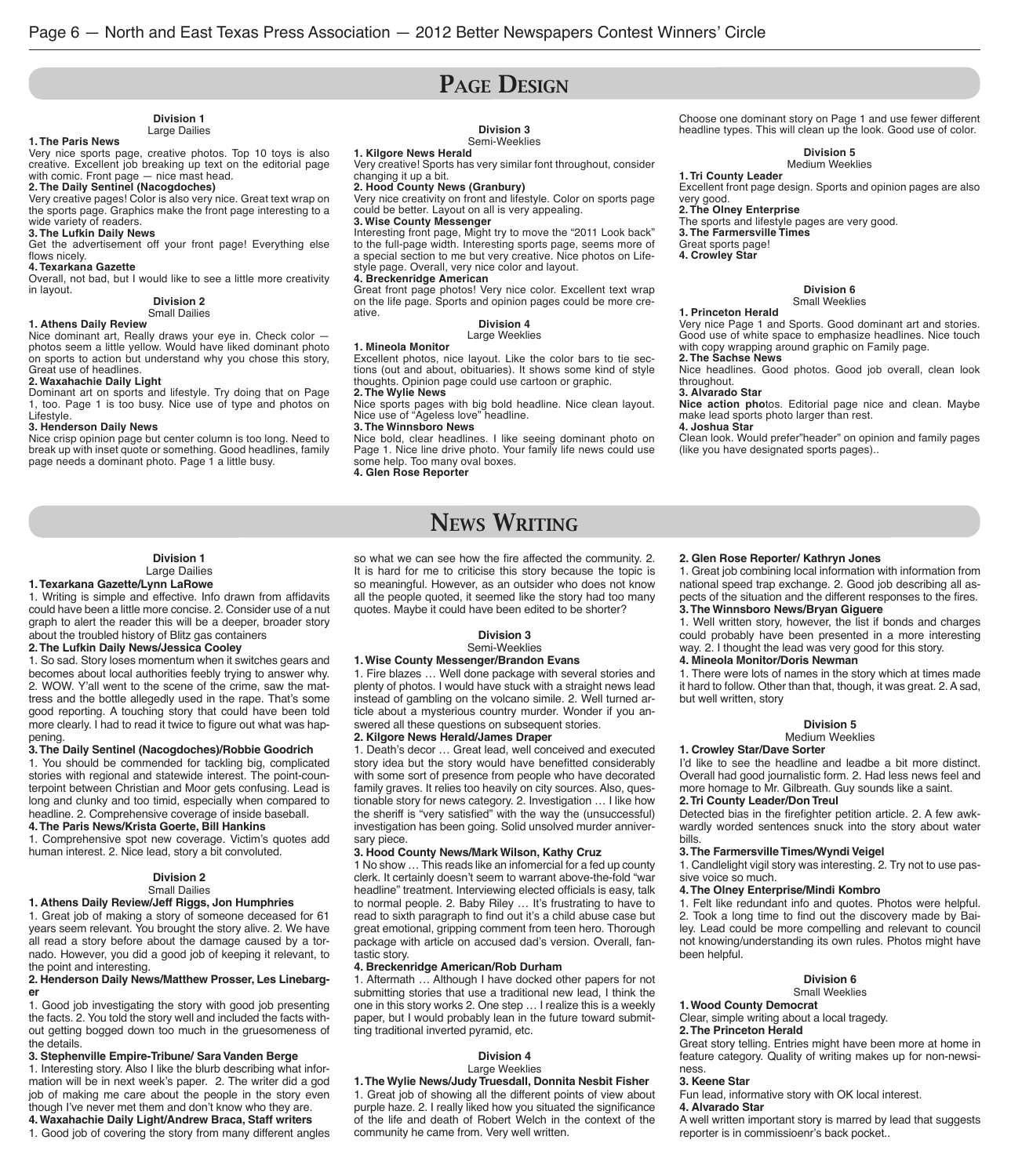# SPORTS COVERAGE

#### **Division 1**

### Large Dailies

1. Functional coverage but not dynamic. Needs more than one headline font. Writing well structured. Nice roundup section, love the addition. 2. Good previews, schedules. Way to blow out football preview. Love pull guides, no variation of layout inside though. The covers are well done. Quick facts, good reader-

### friendly item. Love the "Full Throttle." **2. The Daily Sentinel (Nacogdoches)**

1. Excellent design, cutouts, love the features. Excellent photos. 2. Excellent layout. Love that features and news stories separated by ragged right and justi ed layout. Solid teasers. Use of graphic elements key.

#### **3. The Paris News**

**1. Texarkana Gazette**

1. Excellent paginating on front, great use of photos, love the stand up. I'd try a sans-serif cutline font. Basic layout on inside. Do love "Friday Night Facts," love box scores.. 2. Good design concept on front. Keep theme up in the section. Strong previews, excellent choice of photos for section. Nice local, local content, stats package impressive.

#### **4. The Lufkin Daily News**

1. Basic, decent layout. Love the 2-Minute Drill, decent roundup. 2. Section has improved immensely. Good package on front, better use of the 2-Minute Drill on front.

#### **Division 2** Small Dailies

#### **1. Waxahachie Daily Light**

1. Nice use of photos, lots of good photos. The variety and presentation really made this entry stand out. Writing was very solid. The Q&A was a nice added feature. Very impressive work. 2. Nice use of large photo in layout. Plenty of good info included. The "where are they now" feature is a nice touch.

#### **2. Athens Daily Review**

1. Solid writing, nice photos. Don't think the layout presents the material as good as it could. Overall, solid info presented though. 2. Like the layout concept for the softball feature but it made it more difficult to read the story. Nice stories, pieces were well written.

**3. Stephenville Empire-Tribune**

#### **Division 1** Large Dailies

#### **1. The Lufkin Daily News/Joel Andrews**

1. Composition not very strong, very centered. Line of sight does very well to draw the reader's eye through the photo. 2. Helping hand — great photo! Great job "stopping time." Very well balanced. Definitely the stronger of the two photos..

#### **2. The Paris News/Sam Craft**

1. Rain — fantastic photo! Very interesting, really draws the reader's attention. Great creativity with a "run of the mill" story.. 2. I like that no one is looking at the camera. Depth of field is great. Good photo, just does not jump out at me. **3. Texarkana Gazette/Adam Sacasa, Evan Lewis**

1. Dog — great focus on boy and dog. Could have used a little cropping to off-center the photo. 2. Very posed, not very clear what is on his face or why it is there.

#### **4. The Daily Sentinel (Nacogdoches)/Andrew D. Brosig**

1. Fair sunset — very ordinary sunset photo, nothing stands out 2. Knowledge — interesting photo but again kind of ordinary.

May have liked to see more of the scene behind the boy to give more context..

#### **Division 2** Small Dailies

#### **1. Sulphur Springs News-Telegram/Luis Noble**

Fireworks  $-$  Capturing fireworks is a challenge that was deftly achieved with this photo. Composition could have improved by cropping about an inch off bottom and left side. This would have placed the blast, the courthouse and the horizon in the strong lines. Tourists — This photo must have grabbed readers' attentions. The perspective in this photo offset some of the other composition flaws.

#### **2. Henderson Daily News/Matthew Prosser**

Redbuds  $-$  The depth of field use and the sharpness of the main subject made this photo "pop." Reproduction was outstanding. Rainbow — The lines in this photo was its strength. The photo appeared to have a couple of issues, perhaps overuse of contrast and under use of brightness.

**3. Athens Daily Review/Joe Humphries, Chad Wilson**

1. Very solid writing. Lots of OK photos but lacks dominant pr outstanding pic. Nice variety. 2. Solid writing and nice variety. Use of top photo was very perplexing.

#### **4. Sulphur Springs News-Telegram**

1. Nice feature, well written. Layout on feature was well done. Decent layout overall. Lack of local material hurt here. 2. Cutours were OK but didn't seem to add much. Writing was OK.

#### **Division 3** Semi-Weeklies

**1. Wise County Messenger (Decatur)**

1, Great photos. Everything very crisp and clear. Very good writing. An all-around great job. 2. Nicely done. Good use of photo in layout.

#### **2. Kilgore News Herald**

1. Nice photos, solid layout, nice writing. A really nice overall effort, well presented, well written. 2. Nice photos. Solid presentation, well done on all fronts.

#### **3. Hood County News**

1. Nice photos, solid layout, very well written. 2. Very nice dominate photo, very well written pieces, nice layout.

#### **4. Breckenridge American**

1. Nice layout front, two really good dominate photos. Solid layout throughout, nice coverage 2. Nice variety, solid writing.

#### **Division 4** Large Weeklies

**1. The Wylie News**

1. Nice use of photos, action photos were very solid. Lots of nice variety. 2, Nice range of coverage, solid use of photos.

#### **2. Mineola Monitor**

1. Nice photos and nice mix of coverage. Quality writing. Good layout. 2. Some really nice photos used throughout. Everything was just rally nice..

#### **3. Glen Rose Reporter**

1. Very nice dominate photo, good use of photos throughout. Solid writing, nice variety. 2. Solid writing, several very good photos here. Nicely done.

#### **4. The Winnsboro News**

1. Decent photos. Different layout would have improved presentation. Decent coverage. 2. Nice headline, photos. Use of photos tells story there. Overall, though, layout was a little confusing.

### FEATURE PHOTO

Jam Session – The viewpoint made this photo particularly interesting. While composition was very good, a little less cropping would have strengthened the focal point to the banjo player. Horse – A little more foreground would have strengthened the focus on the horse. The photo did a really good job of emphasizing the problem of negligence to some animals.

#### **4. Stephenville Empire-Tribune/Nathan Bural, Amanda Kimble**

Tractor Kids — A minor cropping on the left would have improved the composition of this photo. Reader interest could have been increased by using this photo as larger of the two used. Soldiers — Reader interest was the strength of this photo. The sharpness leaves a little to be desired in the reproduction. The soldier below right of the pastor was the actual subject of the photo despite what the cutline said.

#### **Division 3** Semi-Weeklies

#### **1. Hood County News (Granbury)/Mary Vinson**

1. Blue hand — great photo, draws interest well. Very well done compositionally. 2. Boy praying — Also draws interest well. I love that three are no faces shown, adds to the mystery of the photo.

#### **2. Kilgore News Herald/Aaron May**

1. Thunderstorm — great timing! Compositionally well-balanced, lines draw the eye to the "burst," good quality, excellent photo. 2. Dancers — no one is looking at the camera, fantastic! Action is great. May have cropped a little more on the left side.

#### **3. Wise County Messenger (Decatur)/Joe Duty**

1. Rodeo — great shot. Heavy on the right but line of sight and the calf balance it out well. Well done at "stopping time." 2. Re flections - overall good photo. Would have liked to see something on the left side to balance a little more. Love the sue of the reflections

#### **4. The Graham Leader/ Julianne Murrah, Cherry Rushin**

1. Butterfly  $-$  great composition! Crisp and clean, great details. The simplicity of the background really makes the butterfly stand out. 2. Hug — great job on both photos of really focusing on the subject. Both very nice photos. Wish there was more distinction

#### **Division 5** Medium Weeklies

#### **1. Tri County Leader**

Good action shot lower right. Odd layout for main story, don't split photos. Typos in cutlnes. Good variety of coverage, excellent youth coverage. 2. No quotes from a game story? **2. The Farmersville Times**

1. This group of newspapers have excellent photos. Layout modular, but basic. Three stories on front with no quotes. Excellent variety of coverage. Decent but basic layout. Excellent photo cropping.

#### **3. Crowley Star**

1. Like the labels. Poor photo quality. Don't like white bullet box in feature package. Excellent variety of coverage. Would like to see a better layout. 2. Photos could be improved, watch boxing elements. Volleyball standings on Page 2 too tight to border at

### top. **4. Muenster Enterprise**

1. Need to improve design. Story packed full of information. Don't split copy with photos, volume of photos impressive. 2. Not a fan of headline font. Stick with basic font for editorial portion of paper. Love the JV, subvarsity, junior high coverage.

#### **Division 6**

#### Small Weeklies **1. Joshua Star**

Decent coverage. Love the labels. Photos need to be crisper. Ever thought of having 2 headline fonts? Excellent preview box, love the standings. Feature on athletes a breath of fresh air. **2. Alvarado Star**

Love the label design. Sports briefs would work. Decent photos. Color toning on track photo needs help. Excellent volume of local sports. Not a fan of pull quote design. Clean design. Like the variation of typography. Only one sporting event covered. **3. Keene Star**

Good variation of sports on front. Like that all individuals are IDed in photos. Photo pixelated on basketball story.

#### **4. The Sachse News**

Excellent photo and cropping on front page soccer photo - expressions on faces - Wow! Decent leads. Basic layout again but still excellent photo devices, cropping.

between child's shirt and skin.

#### **Division 4**

#### Large Weeklies

**1. The Winnsboro News/Ross Hunter** 1. Very strong photo. Interesting colors, great job "stopping time.". 2. Artistic shot of the reflection in the sunglasses. Nice!

#### **2. The Wylie News/Rick White, David Jenkins**

1. Great composition and balance, very well executed. 2. Great use of depth of field and shadows, very strong photo. **3. Mineola Monitor**

Great shot, wish we could see the expression on the child's face. Reproduced a little too light. 2. Very nice. Would like to see richer color and less head space.

#### **4. The Bee**

1. Great composition, attention draws to little girl's face. 2. A little bit washed out, some distractions in the background.

#### **Division 5**

#### Medium Weeklies

**1. Wyndi Veigel/The Farmersville Times**

**2. Liz Irwin/Deport Times Blossom Times**

face. 2. Great movement, very cool. **2. Keene Star/ Paul Gnadt**

**4. Princeton Herald/Jimmy Alford**

sions. 2. Sweet picture. **3. Joshua Star/Brian Porter**

nice light.

- **3. Janet Felderhoff/Muenster Enterprise**
- **4. Suzanne Loudamy, Jim Jackson/Tri County Leader**

**1. Alvarado Star/ Candy McMichen, Christopher Amos** 1. Great color and contrasts. Beautiful expression on subject's

#### **Division 6** Small Weeklies

1. This photo tells an incredible story through captured expres-

1. Cute photo – You can feel the energy in this one, movement and laughter. 2. This one I actually smiled at. Sweet and goofy.

1. Captured intensity. Good balance/composition. 2. Sweet pic,